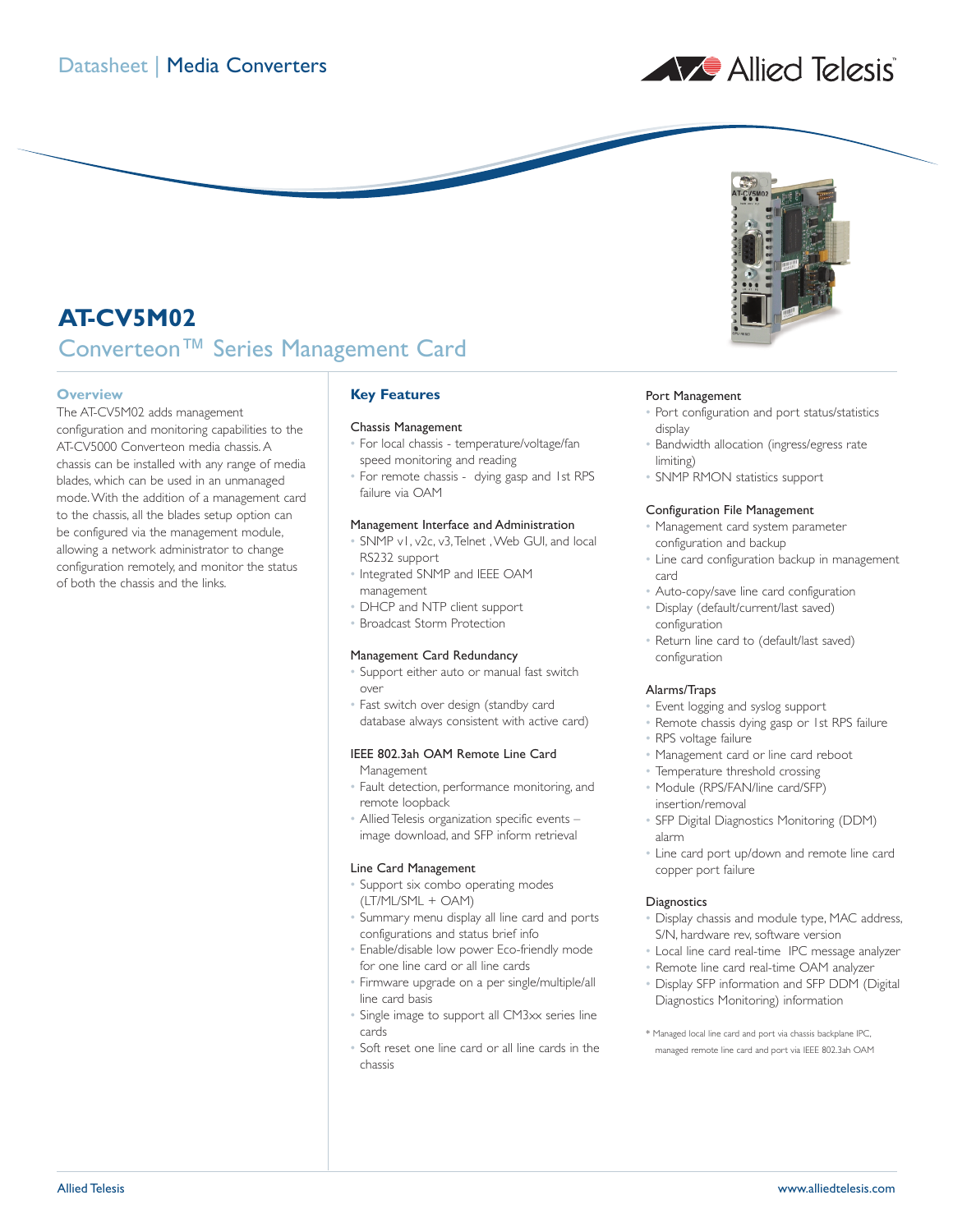# **Management Modes**

The AT-CV5M02 supports three management modes

- SNMP
- Telnet
- Local RS232

Both the local RS232 and the Telnet mode allow the user to monitor and manage a Converteon chassis using a menu driven,Web GUI. When configured for SNMP, a network administrator can not only configure the chassis, but also receive network warnings relative to link failures, power supply failures and equipment being over temperature, etc.

Connection by an RS232 port is achieved by attaching a computer or terminal to the DB-9 connector on the front panel of the management card.Telnet and SNMP sessions connect via the 10/100TX connection also located on the front panel.

In addition, each management card has six diagnostic LEDs to aid in troubleshooting.

# **IEEE 802.3ah (OAM) Remote Management**

When deployed with any media blades that support IEEE 802.3ah 'Ethernet in the First Mile' such as the AT-CM202, AT-CM2K0S, AT-CM3xx, and AT-CM70S modules, the AT-CV5M02 management card can also manage and monitor the remote blades connected only to the local chassis over fiber optics.

# **Hassle Free Support**

All Allied Telesis Ethernet media converter line cards have free technical support, ensuring trouble-free installation.

# **Technical Specifications**

**Status Indicators**

| LED<br><b>PWR</b> | <b>State</b><br>Green<br>0FF - | <b>Description</b><br>The CPM card is receiving power<br>The CPM card is not receiving power |
|-------------------|--------------------------------|----------------------------------------------------------------------------------------------|
| RDY               | Green                          | The CPM card has passed diagnostics<br>and is ready                                          |
|                   | 0FF                            | The CPM card has failed diagnostics<br>and is not ready                                      |
| FLT               | Red                            | The CPM card has experienced fault<br>condition                                              |
|                   | 0FF.                           | The CPM card has reported no fault<br>condition                                              |
| LK                | Green                          | Link established on the card Ethernet<br>port                                                |
|                   | 0FF                            | No link established on the card<br>Ethernet port                                             |
| AT                | Flashing                       | TX/RX activity established on the<br>card Ethernet port                                      |
|                   | 0FF                            | No activity established on the card<br>Ethernet port                                         |
| FD                | Green                          | The CPM card is operating in<br>full-duplex mode                                             |
|                   | 0FF                            | The CPM card is operating in<br>half-duplex mode                                             |
|                   | <b>Connectors</b>              |                                                                                              |
|                   |                                |                                                                                              |

RS232 Female DB-9 Baud speed  $1200 \sim 115200$ bps Ethernet 10/100TX, auto MDI/MDI-X

# **Management Features**

| <b>Management Interfaces</b> |                                                                                            |
|------------------------------|--------------------------------------------------------------------------------------------|
|                              | RS232 (Local Login): Username and Password<br>protected (Enable/Disable Local<br>Login)    |
|                              | Telnet (Remote Login): Username and Password<br>protected (Enable/Disable Remote<br>Login) |
| <b>SNMP Managers:</b>        | Named SNMP Manager<br>(Enable/Disable SNMP)<br>(Up to 4 SNMP manager)                      |

## **DHCP**

DHCP client (Enable/Disable)

# **System Warnings**

Over temperature warning PSU failure warning Fan failure warnings Line card failure Insert/Remove Power Supply Insert/Remove fan module Insert/Remove line card

#### **Operational Warnings** Link Up/Down

## **Event Logging**

Time and date stamp for all log entries Internal log Syslog

## **Administration**

**Diagnostics** Firmware upgrade (management card) Firmware upgrade (line card firmware) Configure MissingLink<sup>™</sup> Configure Smart MissingLink<sup>™</sup> Configure link monitor Configure IEEE 802.3ah OAM Web GUI interface Management card redundancy Multiple local and remote line card image download Local and remote line card configuration backup in management card Auto-copy line card configuration Local and remote line card port flow control Support NTP client Broadcast Storm Protection

## **Physical Specifications**

| <b>Dimensions</b> | $2.2cm \times 7.3cm \times 13cm$    |
|-------------------|-------------------------------------|
| (H x W x L)       | $(.855" \times 2.89" \times 5.10")$ |
| Weight:           | $0.60$ lbs                          |

0.27 kg

# **Package Contents**

One AT-CV5M02 CPM card One DB-9 RS-232 serial cable Installation guide Warranty card